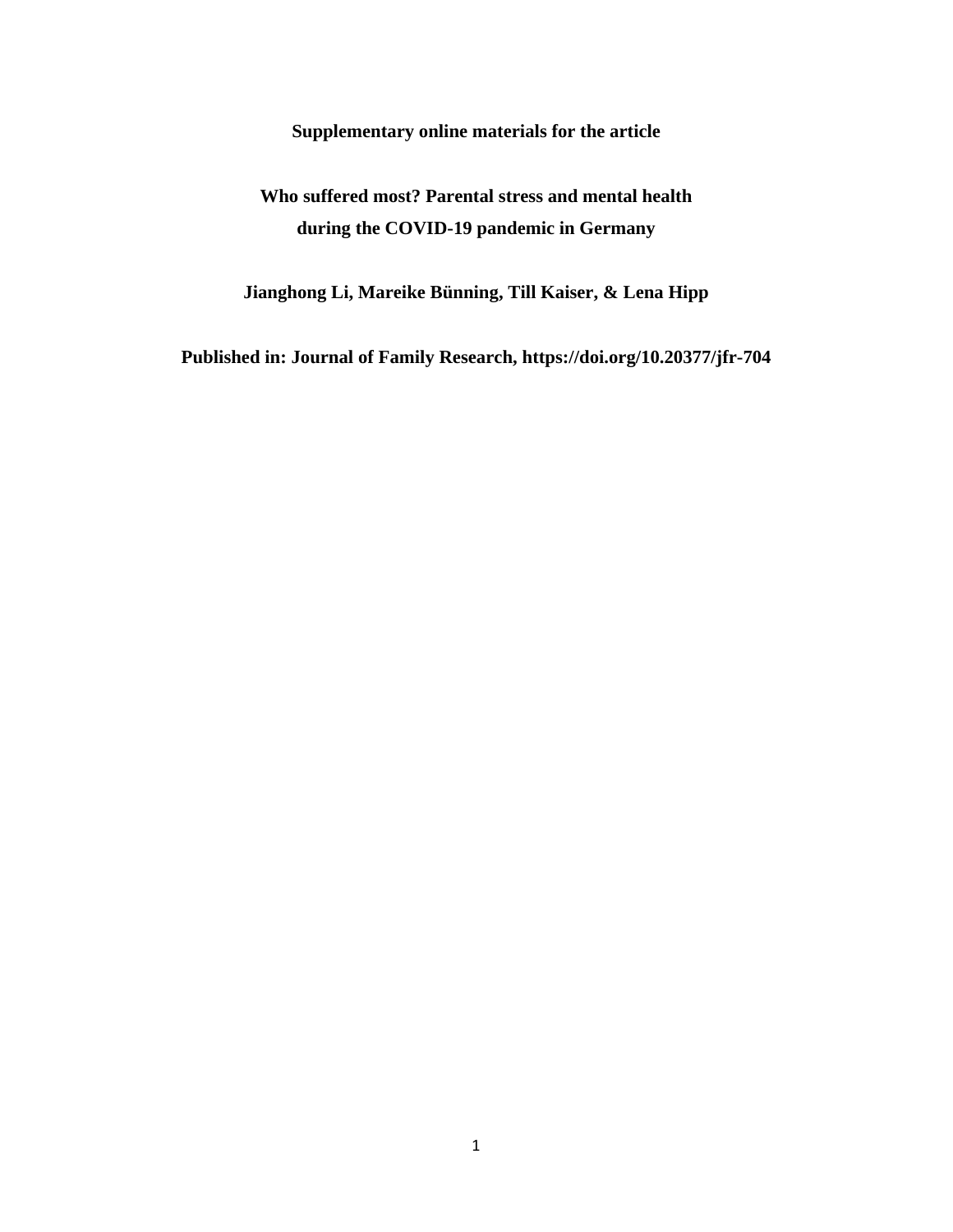|                        | Respondents participated at least<br>in wave $1^{\#}$ |           |             | Respondent participated in all 4<br>waves |           |             |                                   |
|------------------------|-------------------------------------------------------|-----------|-------------|-------------------------------------------|-----------|-------------|-----------------------------------|
|                        | Mean/<br>proportion                                   | <b>SD</b> | $\mathbf N$ | Mean/<br>proportion                       | <b>SD</b> | $\mathbf N$ |                                   |
| Psychological distress | 3.90                                                  | 1.59      | 2810        | 3.94                                      | 1.57      | 887         |                                   |
| Parenting stress       | 7.09                                                  | 3.65      | 2791        | 7.26                                      | 3.55      | 881         |                                   |
| Women                  | 0.79                                                  | 0.40      | 5192        | 0.83                                      | 0.37      | 1770        | ***                               |
| $2+$ children          | 0.59                                                  | 0.49      | 5196        | 0.61                                      | 0.49      | 1771        |                                   |
| Children $<$ 11 years  | 0.85                                                  | 0.36      | 5150        | 0.83                                      | 0.37      | 1763        |                                   |
| Single parent          | 0.09                                                  | 0.28      | 5163        | 0.08                                      | 0.27      | 1764        |                                   |
| University degree      | 0.75                                                  | 0.44      | 5159        | 0.83                                      | 0.37      | 1763        | ***                               |
| Tight income           | 0.06                                                  | 0.24      | 5168        | 0.04                                      | 0.20      | 1770        | ***                               |
| Working at usual       | 0.16                                                  | 0.37      | 5049        | 0.14                                      | 0.35      | 1739        |                                   |
| workplace              |                                                       |           |             |                                           |           |             |                                   |
| Home office            | 0.61                                                  | 0.49      | 5049        | 0.67                                      | 0.47      | 1739        | ***                               |
| Not working            | 0.22                                                  | 0.41      | 5049        | 0.19                                      | 0.39      | 1739        | $\ast$                            |
| 25-34 years old        | 0.19                                                  | 0.40      | 5196        | 0.15                                      | 0.36      | 1771        | ***                               |
| 35-44 years old        | 0.58                                                  | 0.49      | 5196        | 0.60                                      | 0.49      | 1771        |                                   |
| 45-54 years old        | 0.22                                                  | 0.42      | 5196        | 0.25                                      | 0.43      | 1771        | $\frac{d\mathbf{r}}{d\mathbf{r}}$ |
| No migration           | 0.86                                                  | 0.35      | 5170        | 0.87                                      | 0.34      | 1767        |                                   |
| background             |                                                       |           |             |                                           |           |             |                                   |
| 1st generation migrant | 0.08                                                  | 0.27      | 5170        | 0.07                                      | 0.26      | 1767        |                                   |
| 2nd generation migrant | 0.07                                                  | 0.25      | 5170        | 0.06                                      | 0.23      | 1767        |                                   |
| Overcrowded household  | 0.07                                                  | 0.26      | 5163        | 0.07                                      | 0.25      | 1763        |                                   |
| Adequate household     | 0.30                                                  | 0.46      | 5163        | 0.30                                      | 0.46      | 1763        |                                   |
| More than adequate     | 0.63                                                  | 0.48      | 5163        | 0.63                                      | 0.48      | 1763        |                                   |
| household              |                                                       |           |             |                                           |           |             |                                   |
| Townsize $>50000$      | 0.65                                                  | 0.48      | 5154        | 0.69                                      | 0.46      | 1763        | $\ast$                            |
| inhabitants            |                                                       |           |             |                                           |           |             |                                   |
| South                  | 0.25                                                  | 0.43      | 5180        | 0.22                                      | 0.41      | 1769        | $\ast$                            |
| North                  | 0.15                                                  | 0.36      | 5180        | 0.16                                      | 0.37      | 1769        |                                   |
| West                   | 0.25                                                  | 0.43      | 5180        | 0.24                                      | 0.43      | 1769        |                                   |
| East                   | 0.13                                                  | 0.33      | 5180        | 0.14                                      | 0.34      | 1769        |                                   |
| Berlin                 | 0.22                                                  | 0.41      | 5180        | 0.25                                      | 0.43      | 1769        | $\frac{d\mathbf{r}}{dt}$          |
| $\boldsymbol{N}$       | 5196                                                  |           |             | 1771                                      |           |             |                                   |

|  |  | <b>Table S1: Sample Characteristics</b> |
|--|--|-----------------------------------------|
|--|--|-----------------------------------------|

Note: The parenting stress scale ranges from 0 to 12 and the psychological distress scale from 0 to 8.  $p < 0.05$ , \*\*  $p < 0.01$ , \*\*\*  $p < 0.001$ . Results from t-tests/ tests of proportion between full and balanced sample.

 $*$  These are participants who answered the survey questions in wave 1 (t1) but did not answer the survey questions at all of the later time points  $(1, 1, 3, 14)$ : they were missing at one of the later survey time points.

**Table S2:** OLS Regression on Parenting Stress adjusting for Parents' Division of Child Care

|                              |      | . .            |      | ĽТ<br>ັ        |
|------------------------------|------|----------------|------|----------------|
| M<br>$\sim$<br><b>IAICII</b> | ref. | $\sim$<br>ref. | ref. | $\sim$<br>ref. |
|                              |      |                |      |                |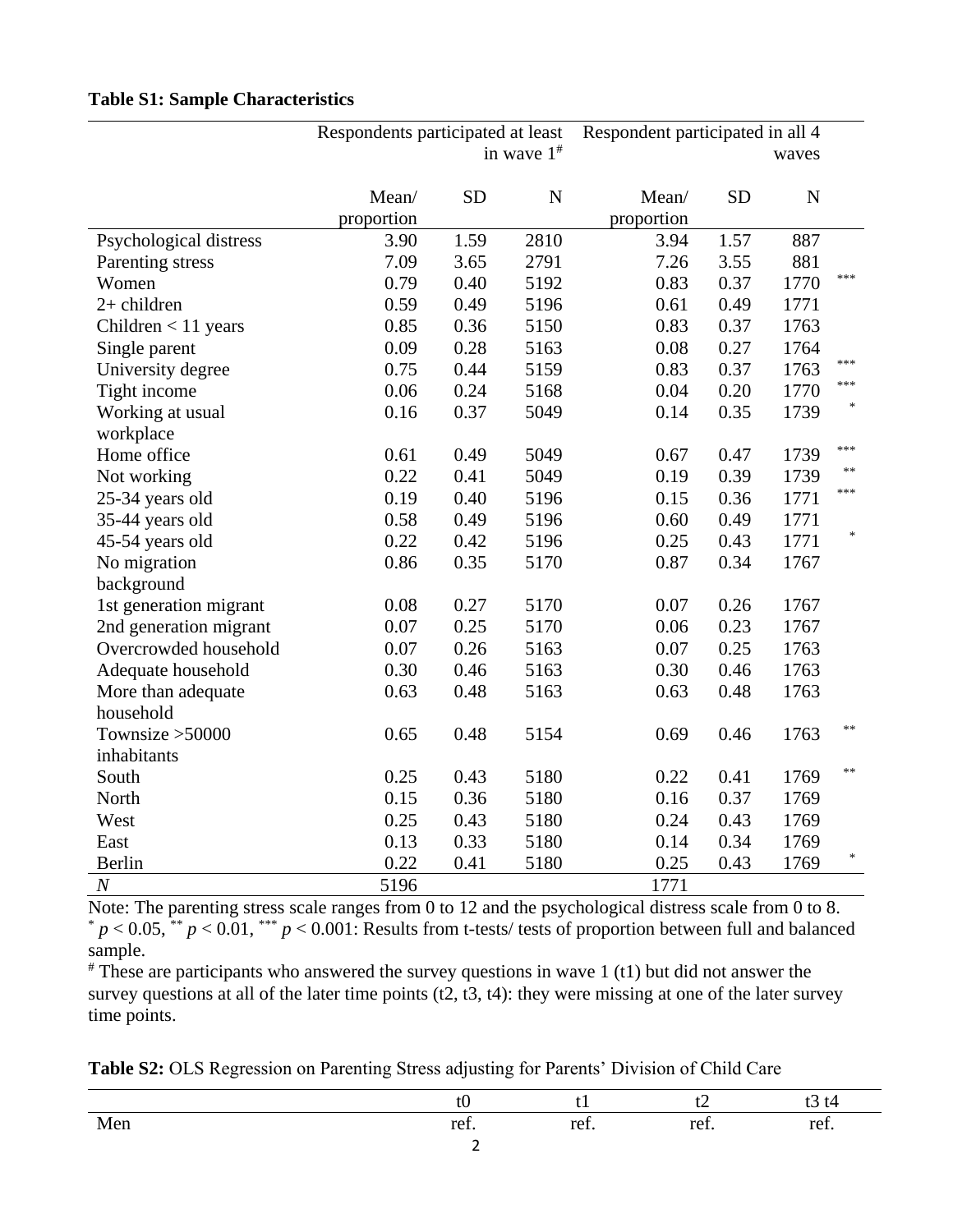| Women                                    | 0.06      | 0.30                  | $-0.03$               | $-0.08$           |
|------------------------------------------|-----------|-----------------------|-----------------------|-------------------|
| 1 Child                                  | ref.      | ref.                  | ref.                  | ref.              |
| 2+ Children                              | 0.23      | $-0.01$               | $0.37*$               | $0.55^{\ast\ast}$ |
| Child(ren) $>= 11$ years                 | ref.      | ref.                  | ref.                  | ref.              |
| Child(ren) $<$ 11 years                  | $0.68***$ | $2.02***$             | $2.25***$             | $1.65***$         |
| Partnered parent                         | ref.      | ref.                  | ref.                  | ref.              |
| Single parent                            | 0.15      | $-0.86$               | $-0.35$               | $-0.11$           |
| Division of childcare <sup>1</sup>       | 0.11      | $0.59^{\ast\ast\ast}$ | $0.61^{\ast\ast\ast}$ | $0.49***$         |
| Home office                              | ref.      | ref.                  | ref.                  | ref.              |
| At usual workplace                       | 0.08      | $-0.74$               | $-0.38$               | $-0.52***$        |
| Not working                              | 0.01      | $-1.29***$            | $-0.94***$            | $-0.68***$        |
| No tertiary degree                       | ref.      | ref.                  | ref.                  | ref.              |
| Tertiary degree                          | $0.46*$   | $-0.11$               | $-0.00$               | 0.10              |
| Income sufficient                        | ref.      | ref.                  | ref.                  | ref.              |
| Income tight                             | 0.51      | $1.27*$               | 0.51                  | $1.10^{\ast\ast}$ |
| 25-34 Years old                          | ref.      | ref.                  | ref.                  | ref.              |
| 35-44 Years old                          | 0.05      | 0.24                  | 0.46                  | 0.17              |
| 45-54 Years old                          | 0.17      | 0.23                  | 0.00                  | 0.31              |
| No migration background                  | ref.      | ref.                  | ref.                  | ref.              |
| 1st Generation migrant                   | 0.21      | 0.30                  | $-0.07$               | 0.16              |
| 2nd Generation migrant                   | $-0.19$   | $-1.24$ <sup>*</sup>  | $-0.27$               | 0.27              |
| Overcrowded household                    | ref.      | ref.                  | ref.                  | ref.              |
| Adequate                                 | $-0.02$   | 0.64                  | 0.41                  | 0.62              |
| More than adequate                       | $-0.01$   | 0.51                  | 0.25                  | 0.44              |
| Place of residence $<$ 50000 inhabitants | ref.      | ref.                  | ref.                  | ref.              |
| 50,000+ Inhabitants                      | $-0.03$   | 0.23                  | 0.05                  | 0.08              |
| Region: Berlin                           | ref.      | ref.                  | ref.                  | ref.              |
| South                                    | 0.00      | 0.00                  | 0.00                  | 0.00              |
| North                                    | 0.19      | $-0.45$               | $-0.14$               | $-0.12$           |
| West                                     | 0.19      | $-0.31$               | 0.11                  | $-0.32$           |
| East                                     | $-0.16$   | $-0.06$               | $-0.71$ **            | $-1.25***$        |
| $\mathbf N$                              | 1651      | 836                   | 1676                  | 1669              |
| R <sub>2</sub>                           | 0.18      | 0.18                  | 0.18                  | 0.18              |

\* *p* < 0.05, \*\* *p* < 0.01, \*\*\* *p* < 0.001

1. Division of child care was measured on a five-point scale, ranging from 1 (almost) exclusively my partner to 5 (almost) exclusively me.

Note: The table presents marginal effects and 95% confidence intervals based on OLS regressions with clustered, robust standard errors. The parenting stress scale ranges from 0 to 12. Higher values indicate higher levels of parenting stress. The model was fully interacted with measurement time points. The sample size at t1 is smaller than at the other time points, because the psychological distress/parenting stress questions were only integrated into the survey after its initial launch.

**Table S3:** OLS Regression on Psychological Distress adjusting for Parents' Division of Child Care

|       | w                                           | t 1                   | ີ                 | 3t4<br>ເວ         |
|-------|---------------------------------------------|-----------------------|-------------------|-------------------|
| Men   | ref.                                        | ref.                  | ref.              | ref.              |
| Women | $\mathcal{L}$ $\mathcal{L}$ ***<br>∽<br>v.v | $0.80^{\ast\ast\ast}$ | $0.91***$<br>0.71 | $75***$<br>v. 7 J |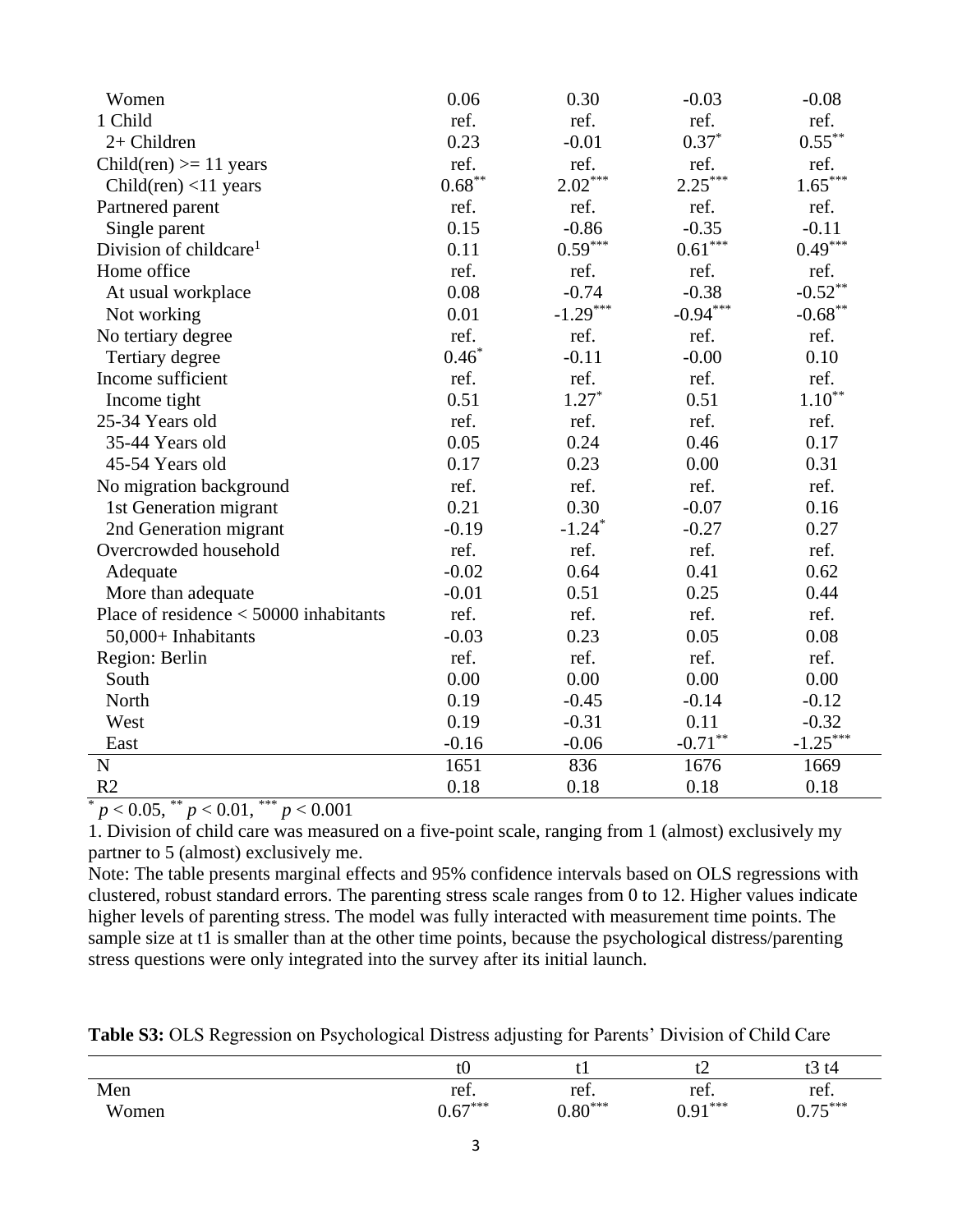| 1 Child                                  | ref.    | ref.      | ref.                        | ref.       |
|------------------------------------------|---------|-----------|-----------------------------|------------|
| 2+ Children                              | $-0.07$ | $-0.12$   | $-0.05$                     | 0.04       |
| Child(ren) $>= 11$ years                 | ref.    | ref.      | ref.                        | ref.       |
| Child(ren) <11 years                     | $-0.02$ | $0.44*$   | $0.39***$                   | $0.47***$  |
| Partnered parent                         | ref.    | ref.      | ref.                        | ref.       |
| Single parent                            | 0.22    | $-0.17$   | $-0.09$                     | 0.15       |
| Division of childcare <sup>1</sup>       | $-0.04$ | $0.18***$ | $0.12***$                   | 0.10       |
| Home office                              | ref.    | ref.      | ref.                        | ref.       |
| At usual workplace                       | $-0.05$ | $-0.18$   | $-0.11$                     | $-0.19*$   |
| Not working                              | $-0.01$ | $-0.22$   | $\textbf{-0.26}^{\ast\ast}$ | $-0.16$    |
| No tertiary degree                       | ref.    | ref.      | ref.                        | ref.       |
| Tertiary degree                          | $-0.14$ | $-0.23$   | $-0.05$                     | $-0.17$    |
| Income sufficient                        | ref.    | ref.      | ref.                        | ref.       |
| Income tight                             | 0.08    | $0.61*$   | $0.54^{\ast\ast\ast}$       | $0.79***$  |
| 25-34 Years old                          | ref.    | ref.      | ref.                        | ref.       |
| 35-44 Years old                          | 0.17    | 0.14      | $0.27***$                   | 0.09       |
| 45-54 Years old                          | 0.15    | $-0.00$   | $-0.02$                     | 0.19       |
| No migration background                  | ref.    | ref.      | ref.                        | ref.       |
| 1st Generation migrant                   | 0.03    | 0.11      | 0.07                        | 0.15       |
| 2nd Generation migrant                   | 0.11    | $-0.28$   | 0.23                        | 0.27       |
| Overcrowded household                    | ref.    | ref.      | ref.                        | ref.       |
| Adequate                                 | $-0.01$ | 0.40      | $-0.08$                     | $-0.02$    |
| More than adequate                       | $-0.07$ | 0.33      | $-0.12$                     | $-0.12$    |
| Place of residence $<$ 50000 inhabitants | ref.    | ref.      | ref.                        | ref.       |
| 50,000+ Inhabitants                      | $0.19*$ | 0.11      | $0.18*$                     | $0.23*$    |
| Region: Berlin                           | ref.    | ref.      | ref.                        | ref.       |
| South                                    | 0.00    | 0.00      | 0.00                        | 0.00       |
| North                                    | 0.11    | $-0.04$   | $-0.03$                     | $-0.14$    |
| West                                     | 0.07    | 0.04      | 0.04                        | $-0.08$    |
| East                                     | $-0.01$ | $-0.19$   | $-0.37**$                   | $-0.55***$ |
| $\mathbf N$                              | 1651    | 837       | 1678                        | 1672       |
| R <sub>2</sub><br>安全安                    | 0.19    | 0.19      | 0.19                        | 0.19       |

 $\frac{p}{p}$  < 0.05, \*\* *p* < 0.01, \*\*\* *p* < 0.001

1. Division of child care was measured on a five-point scale, ranging from 1 (almost) exclusively my partner to 5 (almost) exclusively me.

Note: The table presents marginal effects and 95% confidence intervals based on OLS regressions with clustered, robust standard errors. The psychological distress scale ranges from 0 to 8. Higher values indicate higher levels of psychological distress. The model was fully interacted with measurement time points. The sample size at t1 is smaller than at the other time points, because the psychological distress/parenting stress questions were only integrated into the survey after its initial launch.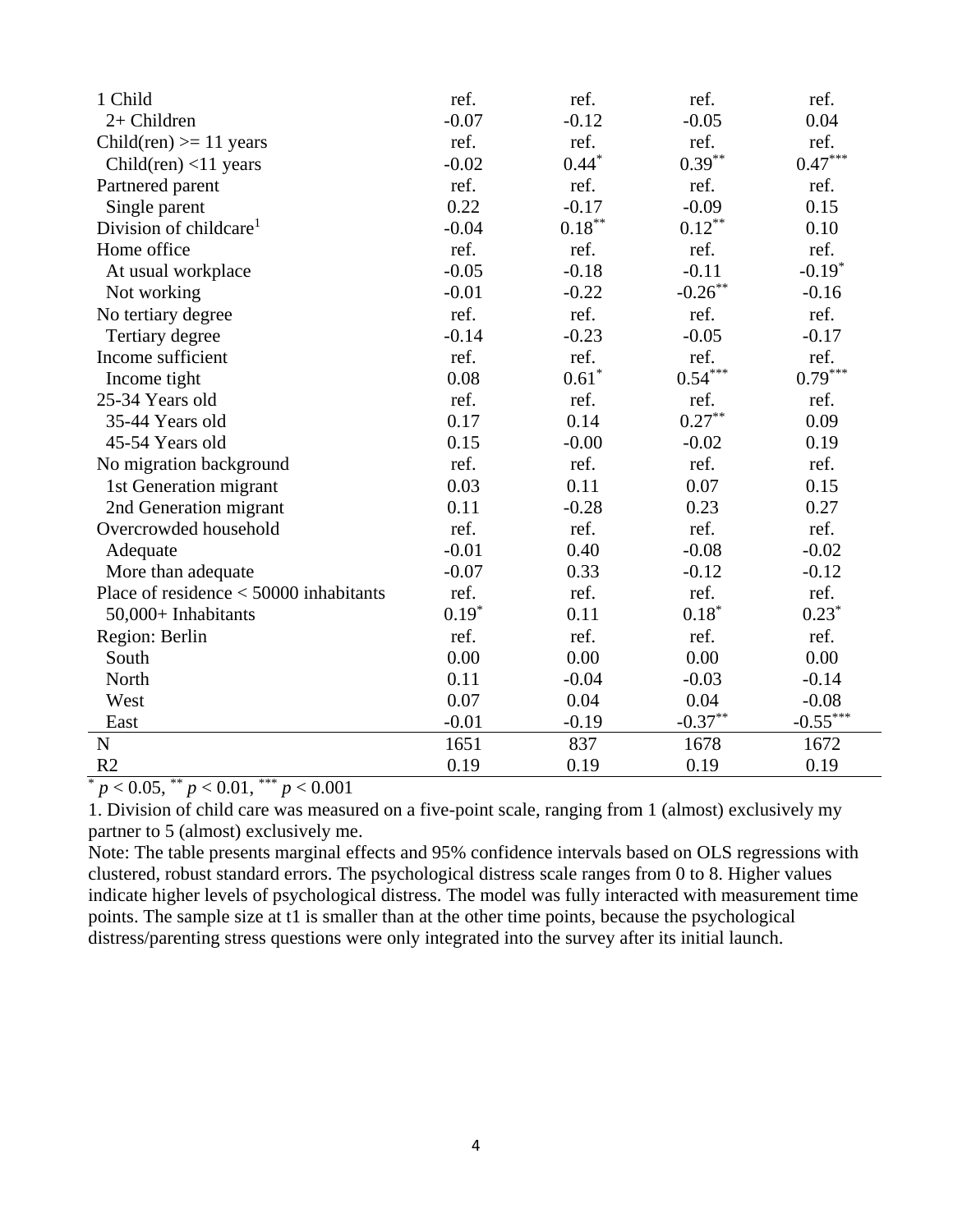|                    |                                 | Parenting Stress Psychological Distress |
|--------------------|---------------------------------|-----------------------------------------|
|                    |                                 |                                         |
| t0                 | ref.                            | ref.                                    |
| t1                 | $3.09***$                       | $1.42***$                               |
| t2                 | $2.45***$                       | $1.20***$                               |
| t3                 | $1.52***$                       | $0.93***$                               |
| t4                 | $2.29***$                       | $1.46***$                               |
| Partnered parent   | ref.                            | ref.                                    |
| Single parent      | 0.38                            | 0.22                                    |
| Home office        | ref.                            | ref.                                    |
| At usual workplace | $-0.46$ ***                     | $-0.08*$                                |
| Not working        | $-0.36***$                      | 0.04                                    |
| Income sufficient  | ref.                            | ref.                                    |
| Income tight       | 0.34                            | $0.17*$                                 |
| cons               | $\frac{4.18^{***}}{4.18^{***}}$ | $2.39***$                               |
| $R2$ (within)      | 0.26                            | 0.30                                    |

**Table S4:** Fixed-effects Regressions on Parenting Stress and Psychological Distress

\* *p* < 0.05, \*\* *p* < 0.01, \*\*\* *p* < 0.001

The parenting stress scale ranges from 0 to 12 and the psychological distress scale from 0 to 8.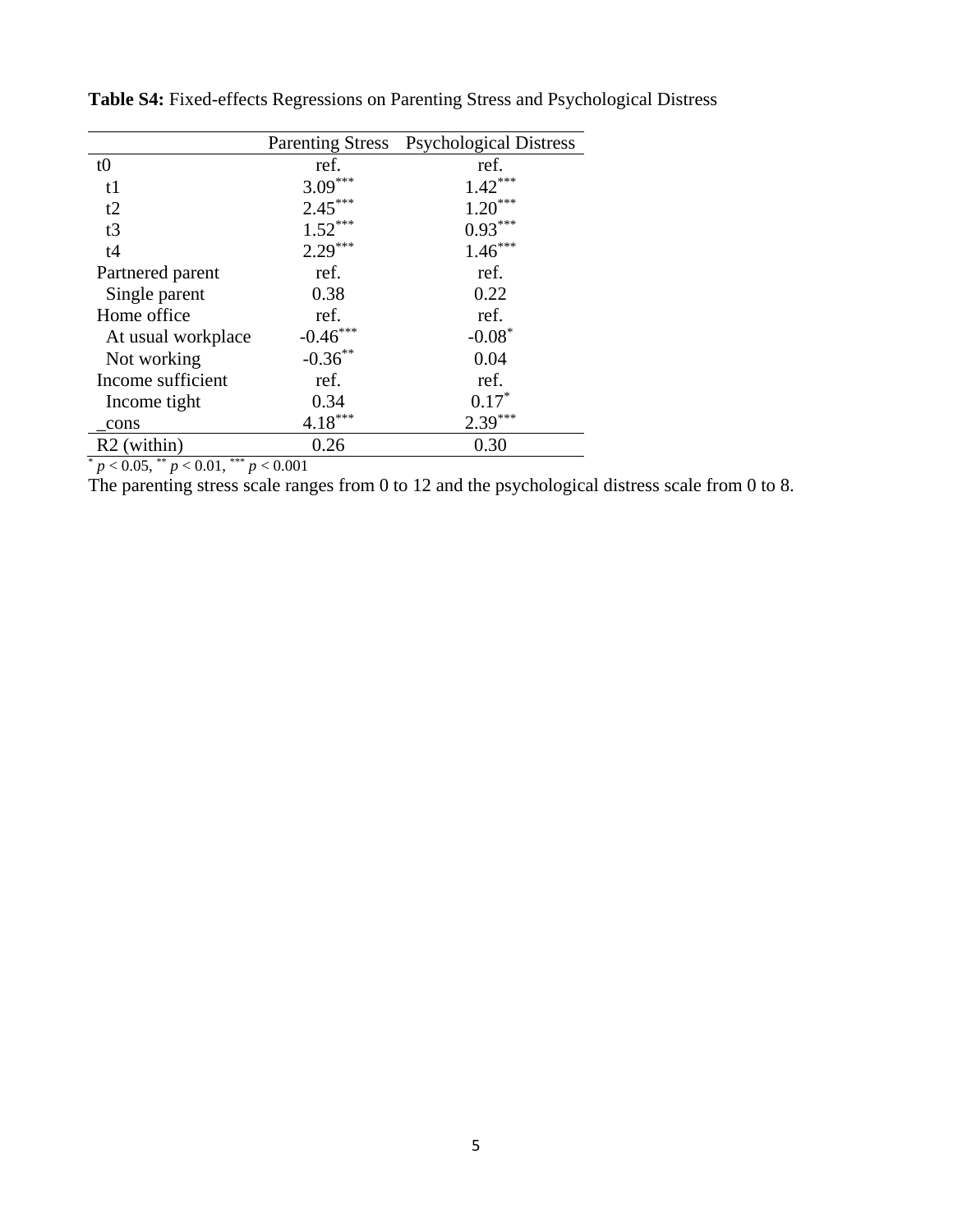

**Figure 3**: Marginal effects with 95% confidence intervals based on OLS regressions with clustered, robust standard errors.

The dependent variables are anxiety and depression measured in all four waves (t1 to t4). Both items are measured on a 5-point scale. These items were added to the survey when data collection was already ongoing, resulting in a lower number of cases at t1. In the first or second wave, respondents also retrospectively rated their levels of anxiety and depression before the pandemic (t0). The following covariates were included in the analyses: age, migration background, size of housing, size of place of residence and region of residence. The marginal effects were obtained from OLS models using a pooled sample across all time points. Coefficients were fully interacted with measurement time point. Stata's coefplot command (Jann 2014) was used to generate the figure.